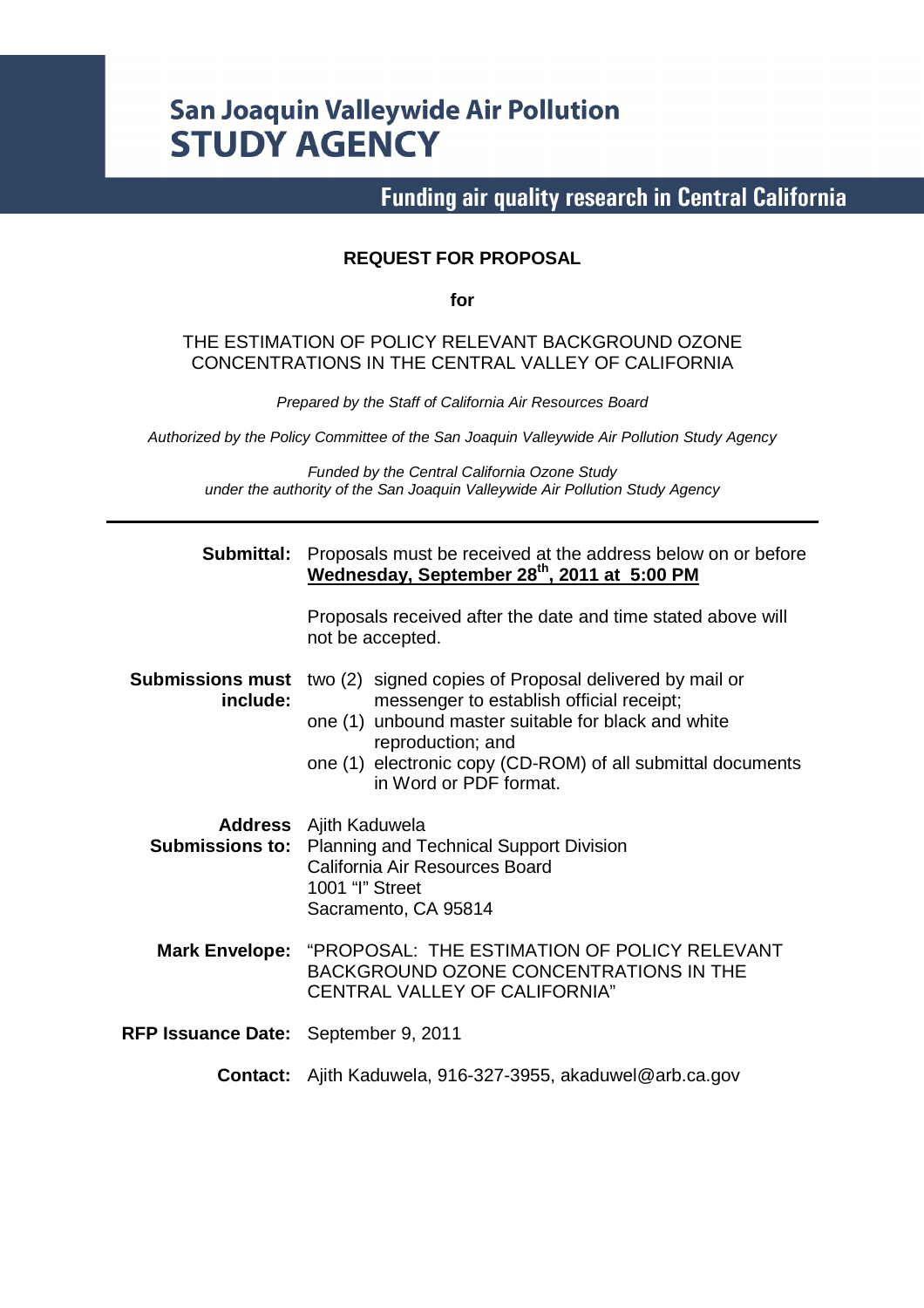## TABLE OF CONTENTS

| 1.               |  |
|------------------|--|
| $\overline{2}$ . |  |
| 3.               |  |
|                  |  |
|                  |  |
|                  |  |
|                  |  |
|                  |  |
|                  |  |
|                  |  |
|                  |  |
|                  |  |
|                  |  |
|                  |  |
|                  |  |
|                  |  |
|                  |  |
|                  |  |
|                  |  |
|                  |  |
|                  |  |
|                  |  |
|                  |  |
|                  |  |
|                  |  |
|                  |  |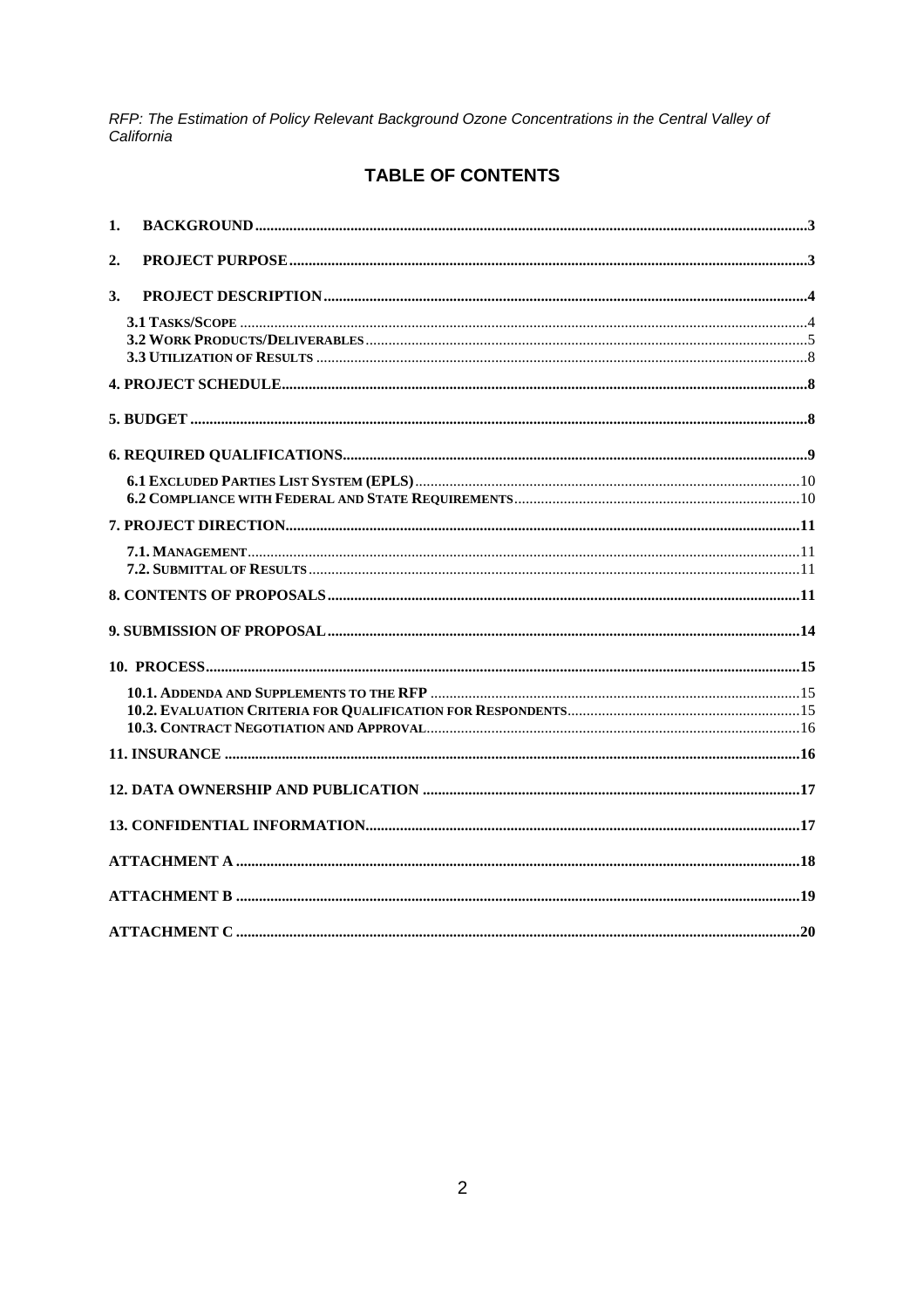#### **REQUEST FOR PROPOSAL For THE ESTIMATION OF POLICY RELEVANT BACKGROUND OZONE CONCENTRATIONS IN THE CENTRAL VALLEY OF CALIFORNIA**

#### **1. BACKGROUND**

The Technical Committee of the San Joaquin Valleywide Air Pollution Study Agency (Study Agency) is issuing this Request for Proposal (RFP) to estimate the policy relevant background ozone concentrations in the Central Valley of California. The Study Agency has charge of evaluating the Proposals, selecting a qualified Contractor, and executing the contract.

The San Joaquin Valleywide Air Pollution Study Agency, a joint powers agency that coordinates scientific research on air quality issues in Central California, is the sponsor of this project. The Study Agency's decision-making body is a Governing Board consisting of one supervisor from each of the eight counties in the San Joaquin Valley. The mission of the Study Agency is guided by policy and technical committees of state, federal, and district air agency staff, and public- and private-sector stakeholders. Its projects are typically carried out by contractors who are coordinated and managed by the staff of the California Air Resources Board (ARB) and San Joaquin Valley Air Pollution Control District (SJVAPCD). This project will be conducted by a contractor engaged by the Study Agency and guided by an appointed project manager who reports to the Study Agency and consults with its Technical Committee members.

This project is part of the Central California Ozone Study (CCOS) and is made possible with federal funding. CCOS is a large-scale program involving many sponsors and participants. Three entities are involved in the overall management of CCOS. First, the San Joaquin Valleywide Air Pollution Study Agency directs the fund-raising and contracting aspects of CCOS. Second, the Study Agency's Policy Committee provides guidance on the objectives and funding levels of Study Agency projects; approves the selection of proposals and final budget for projects, approves preparation of an agreement with the selected contractor, and approves release of final reports. Third, the Study Agency's Technical Committee develops RFPs to select contractors for projects authorized by the Policy committee, provides overall technical guidance and direction during progress of work, and reviews all technical reports, papers and presentations produced from the study. ARB staff provides coordination for Policy Committee actions, appoints Chairs for the Technical Committees, and provides program management for the approval of project invoices during the conduct of work. SJVAPCD staff provides assistance with the coordination of the Study Agency Governing Board actions as well as legal and financial management.

#### **2. PROJECT PURPOSE**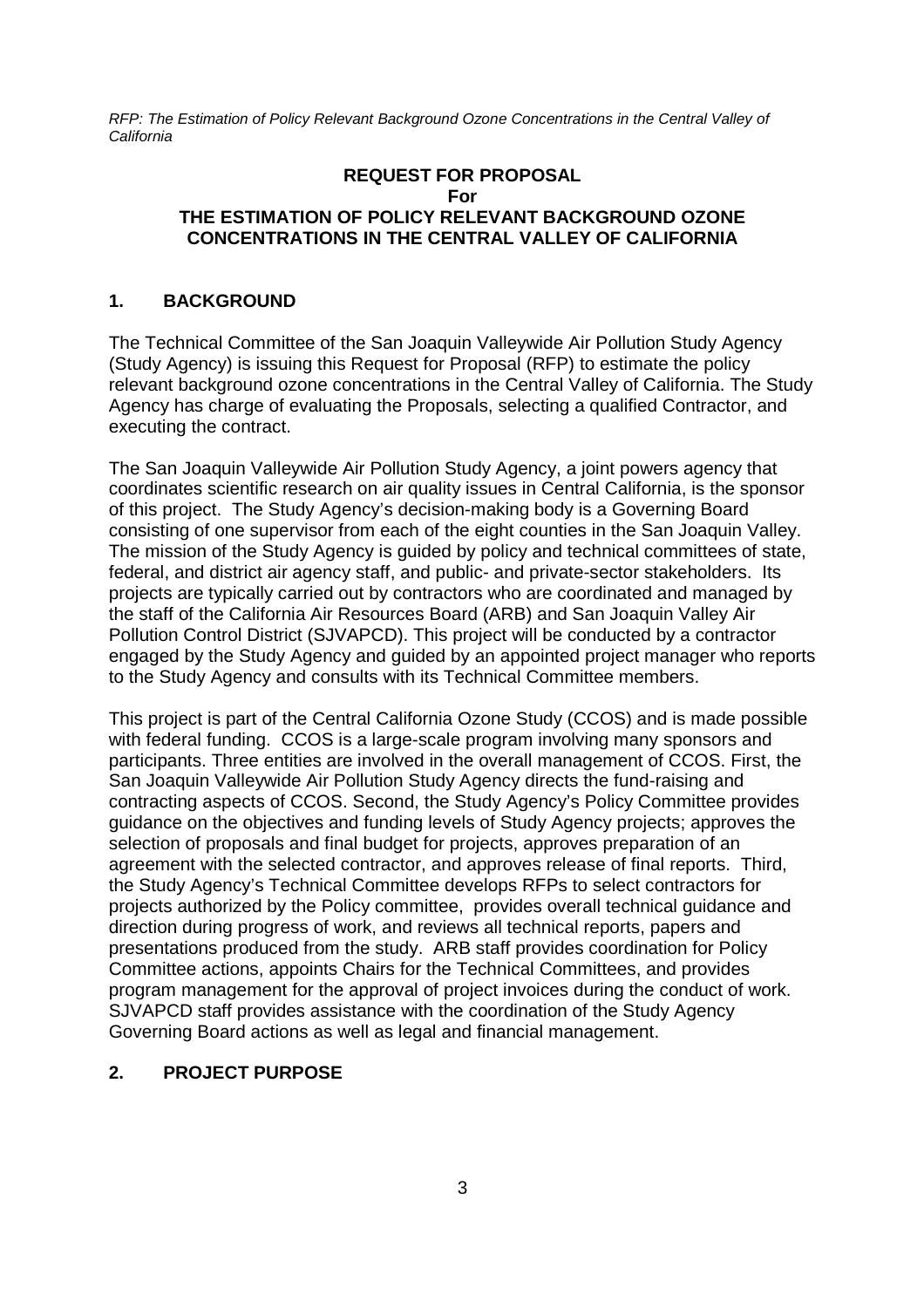The objective of this project is to estimate policy relevant background (PRB) maximum daily 1-hour and 8-hour ozone concentrations for the Central Valley of California.

The PRB ozone concentration is defined as the concentration that would be expected in the absence of anthropogenic emissions in the United States, Canada, and Mexico. In principle, it can be used to estimate limits on what emissions control strategies can achieve. A primary source of background ozone concentrations is chemical reactions between biogenic VOCs and natural sources of nitrogen oxides (NOx) including, but not limited to, decomposition of soil nitrate, lightning, and the conversion of ammonia in sea water. Because of the dependence of these chemical reactions on sunlight and air temperatures, the PRB can be expected to vary seasonally. However, other events that could contribute to the PRB are stratospheric intrusion of ozone, long-range transport (e.g. from Asia), and biomass burning (e.g. wild fires – contributing both NOx and VOC precursors).

The Central Valley of California is largely non-attainment for the National Ambient Air Quality Standard (NAAQS) for 8-hour ozone (0.075 ppm). In general, high ozone concentrations increase in magnitude and frequency from north to south. In spite of the implementation of a stringent control strategy and appreciable reductions in anthropogenic VOC and NOx over the last few decades, progress toward attainment of the NAAQS for ozone has proved very challenging, and is proceeding slower than desired. It is considered that one reason for this slow progress is that relatively high PRB ozone concentrations, especially during the summer and fall months, limit the effectiveness of strategies based on the control of anthropogenic emissions.

## **3. PROJECT DESCRIPTION**

#### **3.1 Tasks/Scope**

This analysis will be done to determine daily PRB maximum daily 1-hour and 8-hour ozone concentrations throughout the Central Valley. The analysis will be conducted for the ozone season (roughly from May to October) and for areas represented by ozone monitors that violate 1-hour and 8-hour NAAQS in the Central California Ozone Study (CCOS) modeling domain.

**Task 1:** An air quality model with a state-of-the-science atmospheric chemical mechanism (e.g., SAPR99) will be used to simulate PRB ozone concentrations for the Central California Ozone Study (CCOS) modeling domain. The needed model inputs and setup will be those developed for year 2000 during the CCOS seasonal ozone modeling project conducted by UC Berkeley and the Lawrence Berkeley Laboratory. A biogenics inventory will be provided by the ARB which is based on the USEPAapproved MEGAN model. It is seasonally adjusted for green biomass and contains daily adjustments for solar radiation and air temperature. This inventory also contains biogenic NOx emissions.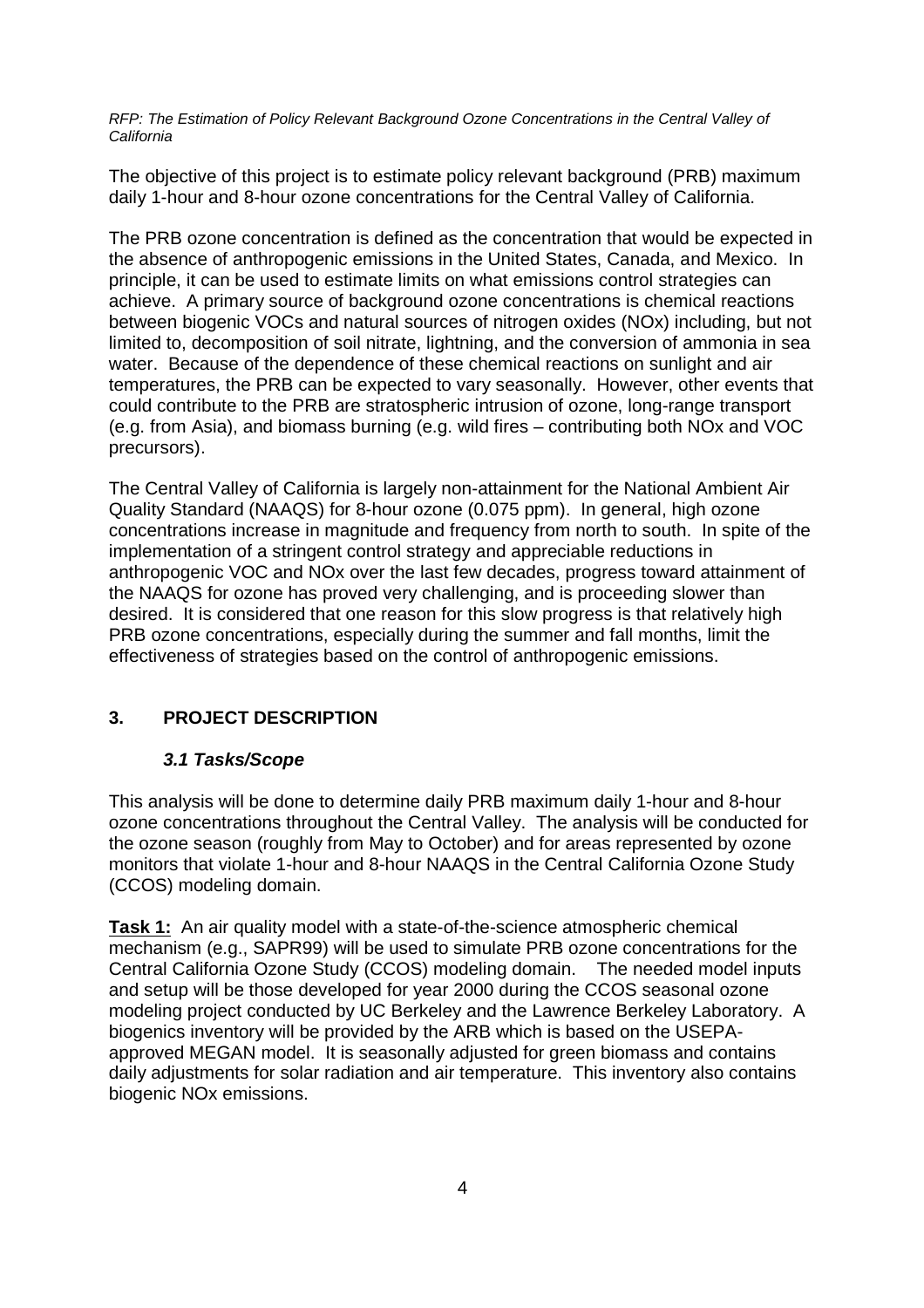The default initial and boundary conditions used for these simulations will be those used for the CCOS seasonal ozone modeling project. To some extent, simulated PRB concentrations will be influenced by concentrations of ozone and ozone precursors defined for the boundaries of the modeling domain. Therefore, the contractor may propose to use information from a number of sources including special field study measurements (e.g., CalNex), or one of a number of global air pollution models such as RAQM, GEOCHEM, or MOZART to better estimate initial and boundary conditions.

In a written interim report on the simulations, the contractor will discuss uncertainties that may have impacted simulation results (e.g., numerical diffusion, met model options, boundary concentration uncertainties, etc.).

**Task 2:** Summarize the available statistical analyses of observational data to estimate PRB. The results of this analysis will be compared to the air quality modeling results for corroboration and/or validation. If necessary, propose to conduct additional statistical analyses. The proposed approach for this analysis will be shared and approved by the contract manager in consultation with the Technical Committee for the Central California Air Quality Studies ("Technical Committee").

**Task 3:** Through literature review and available statistical analyses, the contractor shall estimate the impact of secondary influences on PRB ozone concentrations. These include stratospheric intrusion, intermittent wild fires, and trans-Pacific transport. These analyses should estimate the magnitude of the impact, the likely frequency, and spatial distribution of the impact of these sources on PRB ozone concentrations.

**Task 4:** The contractor should plan for three meetings (in-person preferred but teleconferences can be used when appropriate) with the Technical Committee for the Central California Air Quality Studies. One to outline a plan of work, a second to report progress after Task 1 has been completed, and a third to summarize the final results.

**Task 5:** Prepare a manuscript describing the findings of this project for the publication in a peer-reviewed international scientific/technical journal.

#### **3.2 Work Products/Deliverables**

**Initial Meeting/Conference Call:** At the start of the contract period, the contractor will meet with the Study Agency Project Manager via telephone or in person to discuss the overall plan, details of performing the tasks, the project schedule, items related to personnel or changes in personnel, and any issues that should be resolved before work can begin. The Study Agency Project Manager may include key personnel of the Technical or Policy Committees in this discussion as needed.

**Progress Reports:** The Contractor will provide written progress reports to the Study Agency Project Manager upon completion of each of the tasks identified in Section 3.1, and participate in conference calls to discuss the progress reports. At least one day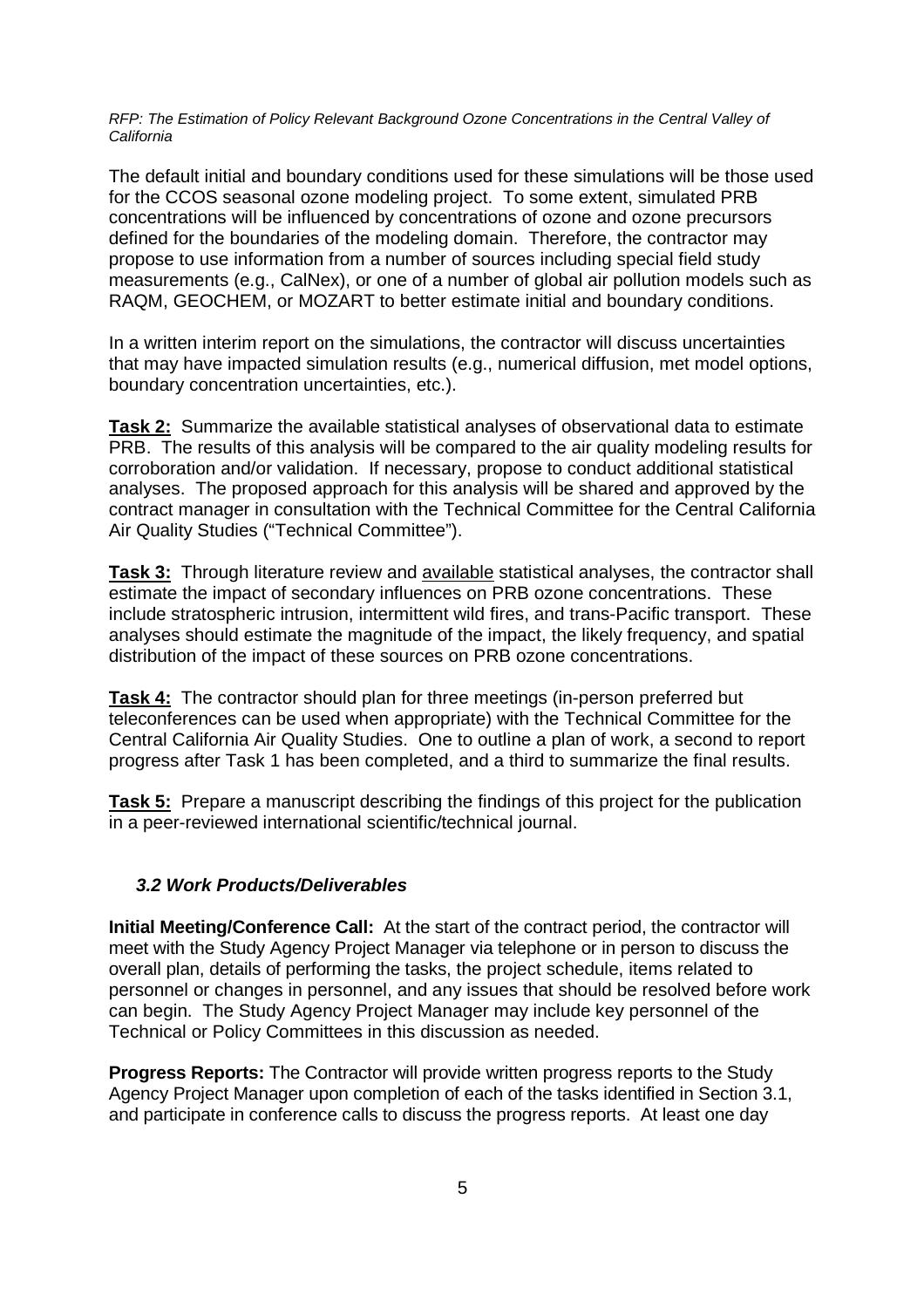before the conference call, the Contractor shall email the Project Manager a progress report that includes:

- Current status of work products and deliverables,
- Evidence or submittal of items deemed to be complete,
- A budget status summary indicating the percentage expended on major elements and explanation for any items that are not in conformance with the submitted project budget. Note: Provisions of Study Agency agreements allow some reallocation of funding resources during conduct of the project; however, exceeding the total budget is not authorized.
- A review of the project timeline and justification for any requested revisions to intermediate progress dates
- Action items for which the contractor desires direction or approval.

When requested by the Study Agency Project Manager, the contractor shall meet with the Study Agency Project Manager via telephone to discuss the overall plan, details of task progress, or concerns regarding compliance with required performance objectives or timelines. The Study Agency Project Manager will notify the contractor in advance of any special topics so contractor may assemble key staff or information to respond. The contractor shall involve in this discussion key project personnel or subcontractors necessary to provide details of task progress. The day before the conference call, the contractor shall email the Study Agency Project Manager the progress report and any presentation material necessary for the meeting.

The Study Agency may request other interim deliverables. Based on progress reports and preliminary results, the Study Agency may provide direction to contractor to delete or amend objectives and deliverables. Deletion of tasks or deliverables is fully within the authority of the Study Agency; however the contractor will be compensated for work already completed on curtailed tasks. The contractor and Program Manager must ensure that any amended deliverables are within the authorized budget for the project. Any extra effort directed by the Study Agency that does not fall within the authorized budget requires formal amendment to the agreement. If the Study Agency determines a need for additional tasks or services not included in the proposal, the contract may be amended by agreement of both parties to include additional tasks and related costs.

**Electronic Data Submittal:** The contractor shall provide reports and data to the Study Agency in a format specified by the Study Agency using Microsoft Office software (Word, Excel or Access) and shall provide draft and final computer code, supporting data, and input files if applicable in formats agreed upon by the contractor and Study Agency Project Manager. Supporting files or additional final products such as databases, model input files or related technical data shall be delivered in the format specified by the Study Agency Project Manager.

**Draft and Final Report:** The contractor shall deliver an electronic copy of the draft and final Reports in MS Word to the Study Agency Project Manager for review by the Study Agency Committees. The Study Agency requires that the technical writing be adequate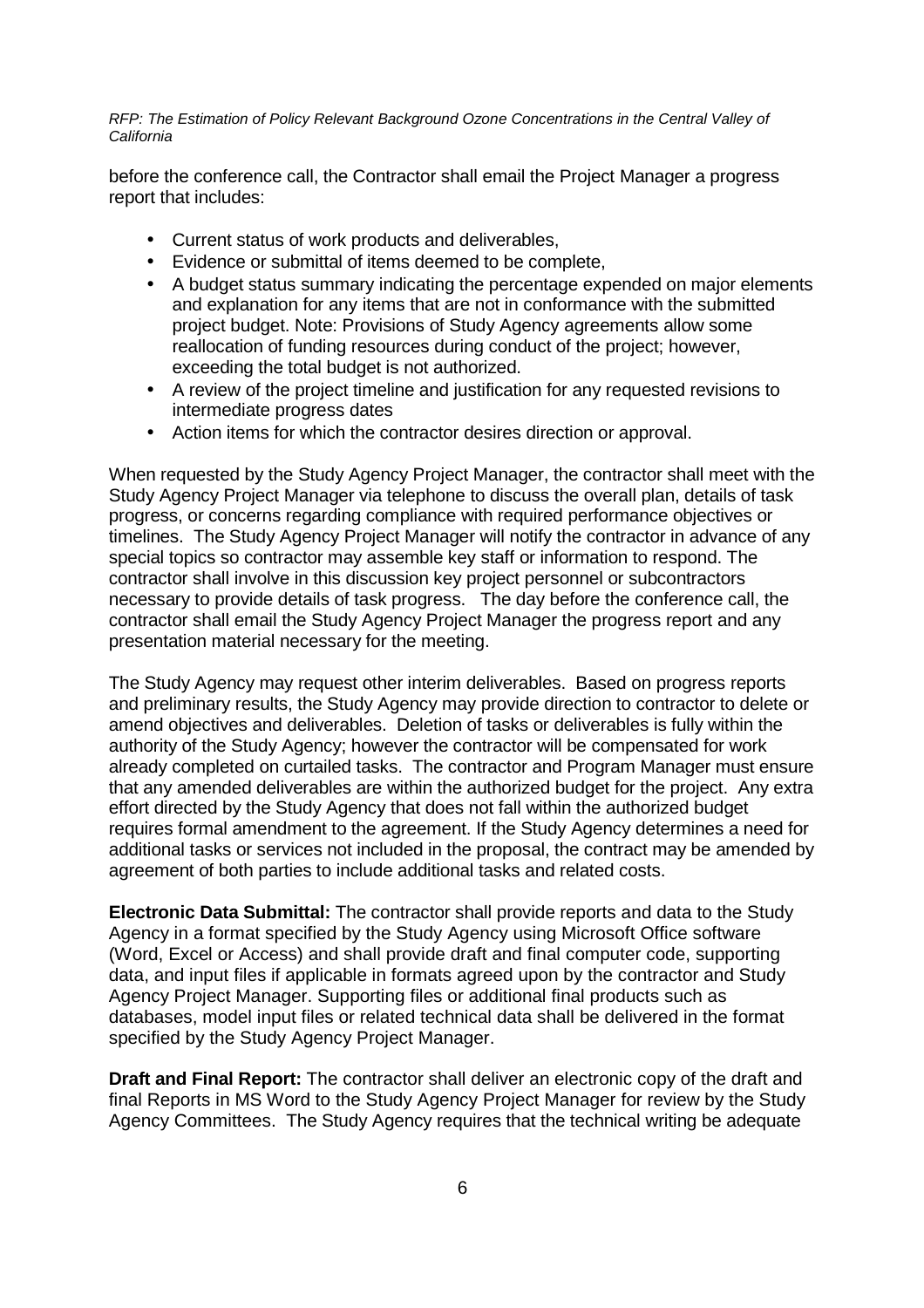to clearly explain the processes used to carry out the project. Multiple document revisions may be required if reports are not written to the satisfaction of the Study Agency. The contractor is expected to comply with requests for supplemental documentation and clarification of discussion in the draft report. The report must be complete in providing documentation and results for all required objectives. The contractor will be expected to provide revisions in the final report within 15 days after receipt of the Study Agency Project Manager's comments. General standards for completeness of the final report include:

- The executive summary of the final report shall include a summary of the key findings.
- The report shall present all methodologies, calculations, and assumptions critical to the development of conclusions.
- Modeling source code documentation shall include information such as the algorithms, assumptions, calculations, externally written source code utilized, and other support data if used.
- Calculations utilized to complete each task, and utilized within the modeling source code, shall be completely documented and referenced.
- Supporting technical documents and calculations shall be included with the report as appendices or may be cited as references if publically published and available for free electronic download.
- The report shall also include a bibliography of data sources referenced or used to support the evaluation and completion of each task. The Study Agency may request that a copy of these reference documents accompany the final report in order to provide complete documentation of the report unless these documents are publically published and available for free electronic download in which case an internet address should be included along with the bibliography citation.

**Copies of Final Report:** Upon approval of the final report by the Study Agency, the contractor shall deliver to the Study Agency five bound copies and one unbound reproduction master copy of the report incorporating all final alterations, additions and appendices. The contractor shall also deliver an electronic copy of the final report produced in Microsoft Office.

**Invoices:** The contractor will be paid for each deliverable when the Study Agency deems that the invoice and deliverable satisfy the applicable requirements of the contract. Ten percent (10%) of each invoice payment will be withheld until all work is complete and approved by the Study Agency. The total of payments shall be separated into five invoices:

- Invoice one should reflect costs for Task 1 and should be submitted with an interim report report,
- Invoice two should reflect costs for Task 2 and should be submitted with a progress report,
- Invoice three should reflect costs for Task 3 and should be submitted with a progress report,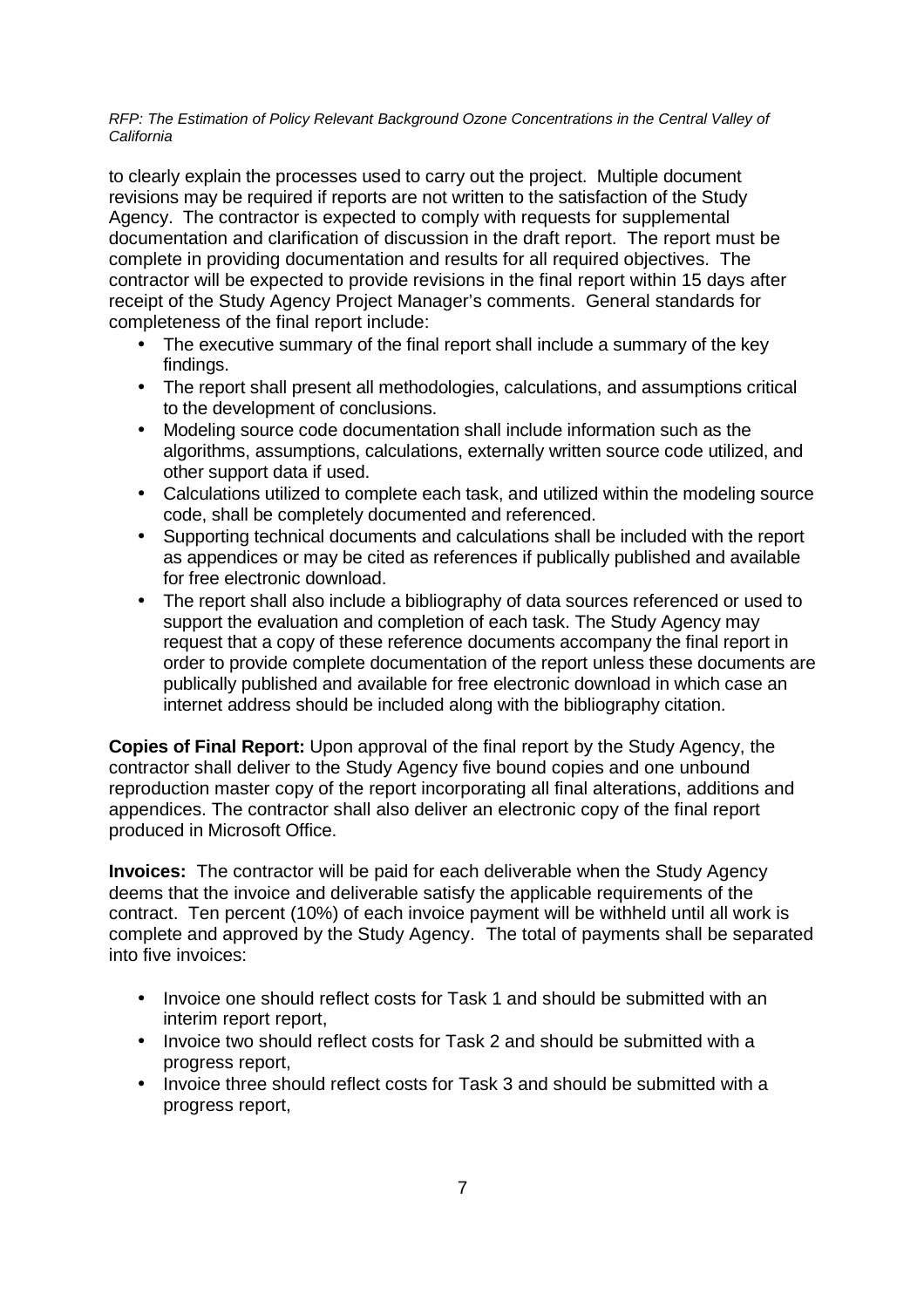- Invoice four should reflect costs for the comprehensive final report of the entire project and preparation of a manuscript and should be submitted with the final report, and
- Invoice five should reflect the 10% retention from all previous invoices and be submitted upon Study Agency approval of the Final Report.

The contractor shall submit invoices in triplicate. The invoices must list the contract number.

Additional tasks performed by the contractor or its subcontractors to develop supporting information or analysis, which were not specified in the proposal, will not be reimbursed without prior written approval from the Study Agency. Unapproved additional tasks are not reimbursable.

#### **3.3 Utilization of Results**

The Proposer is not authorized to establish restrictions on the release or use of final products by the Study Agency.

#### **4. PROJECT SCHEDULE**

The Study Agency intends for the project to be completed according to the following schedule of deliverables. The contractor shall indicate the schedule for each task in the proposal. Progress reports and conference calls are not included in Table 2.

#### **Table 1: Project Schedule and Deliverables**

| <b>Action/Work Product</b>                                                                                                                                                                                            | <b>Approximate Date</b>                      |
|-----------------------------------------------------------------------------------------------------------------------------------------------------------------------------------------------------------------------|----------------------------------------------|
| <b>Release of RFP</b>                                                                                                                                                                                                 | September 09, 2011                           |
| Deadline for Proposal                                                                                                                                                                                                 | September 28, 2011                           |
| <b>Contractor Selection</b>                                                                                                                                                                                           | October 2011                                 |
| <b>Contract Development</b>                                                                                                                                                                                           | October 2011                                 |
| <b>Contract Approval</b>                                                                                                                                                                                              | October 18, 2011                             |
| Deadline for completion of each task shall be<br>determined by a schedule defined by the<br>proposal and approved by the Study Agency<br>Project Manager to ensure progression of the<br>project to timely completion | Provide<br>estimated timeline<br>in proposal |
| <b>Deadline for Final Report</b>                                                                                                                                                                                      | May 01, 2012                                 |
| <b>Report Presentation</b>                                                                                                                                                                                            | May 01, 2012                                 |

#### **5. BUDGET**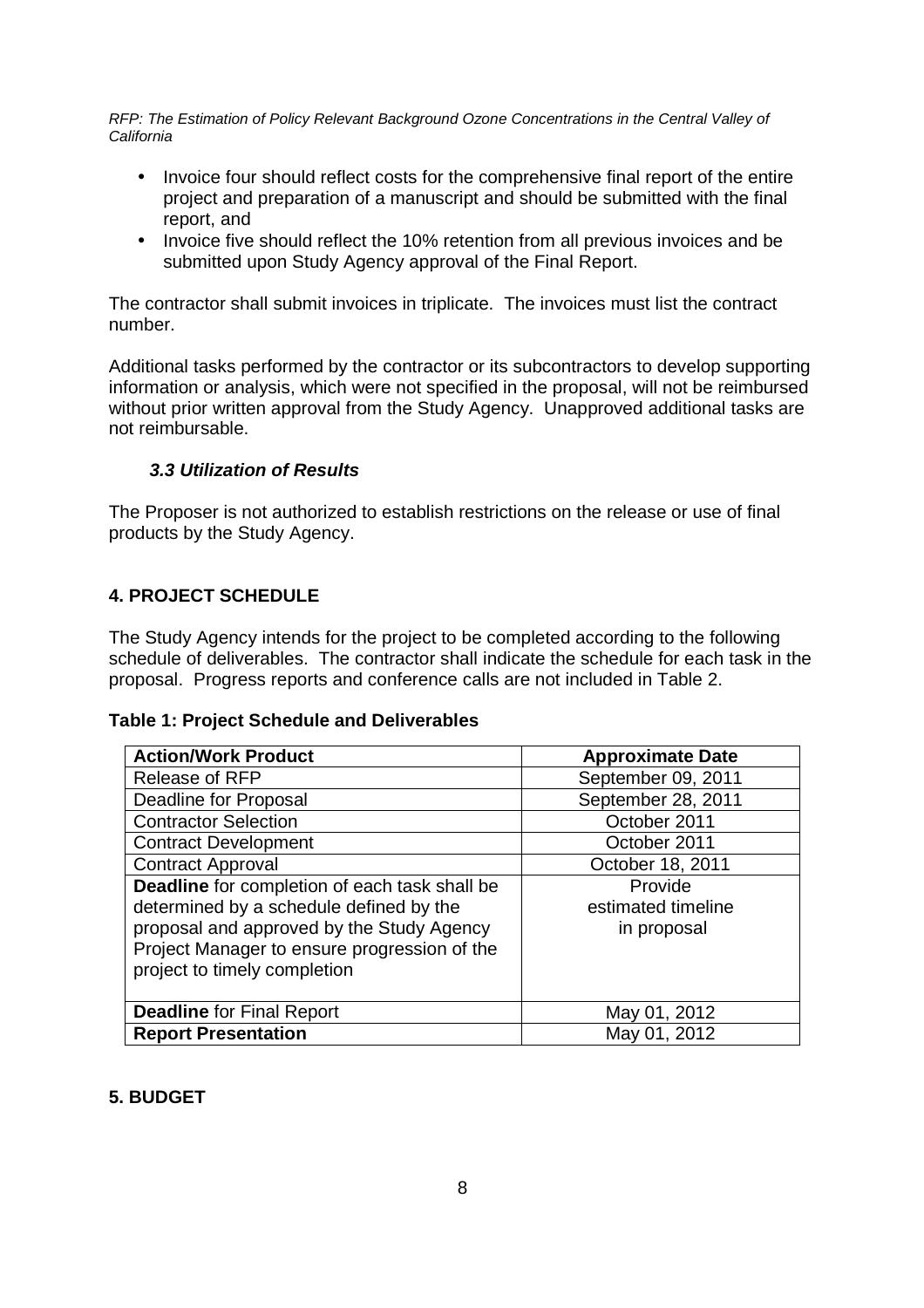Costs will be a factor in evaluating proposals responding to this RFP. Proposers are directed to provide task-related costs in their proposal budget summary rather than a lump sum amount. Proposals will be evaluated both by comparison of cost for comparable tasks as well as projected total cost. The Study Agency's review committee is authorized to consider the comprehensiveness of proposed efforts as well as total proposed cost to provide reasonable comparisons of the proposals. All evaluation criteria are described in Section 10.2.

The Study Agency's budget for this project is \$50,000. The budgeted amount is available to the contractor for research, analysis, coordination, teleconferences, meetings, report writing, subcontractors, and all other efforts undertaken by the contractor for this project.

The Proposer's costs must be itemized by the following categories:

**Task**: List a total cost per task. The Study Agency reserves the right to remove tasks as deemed necessary to remain within budget.

**Labor**: List an hourly labor rate for each assigned principal and technical specialist. The rate quoted must include labor, general, administrative, and overhead costs.

**Subcontractor Costs**: Identify subcontractors by name, list their cost per hour or per day, and the number of hours or days their services will be used.

**Travel Costs**: Identify estimated travel costs, including the number of trips required, destinations, and approximate costs of travel. Travel costs are reimbursed at prevailing rates for the contracting company or rates approved by the Study Agency, whichever is lower, unless negotiated otherwise.

#### **Miscellaneous Costs**: If any.

Total cost must be clearly indicated in the Costs of Proposal section of the proposal.

It is expected that general overhead and administrative costs are included in the hourly rate for labor. It will be assumed that all contingencies and/or anticipated escalations are included. No additional funds will be paid above and beyond the contracted amount for the services specified in the proposal. If the Study Agency determines a need for additional tasks or services not included in the proposal, the contract may be amended by agreement of both parties to include additional tasks and related costs.

#### **6. REQUIRED QUALIFICATIONS**

To be selected, a Proposer must have demonstrated extensive experience and expertise in the following areas: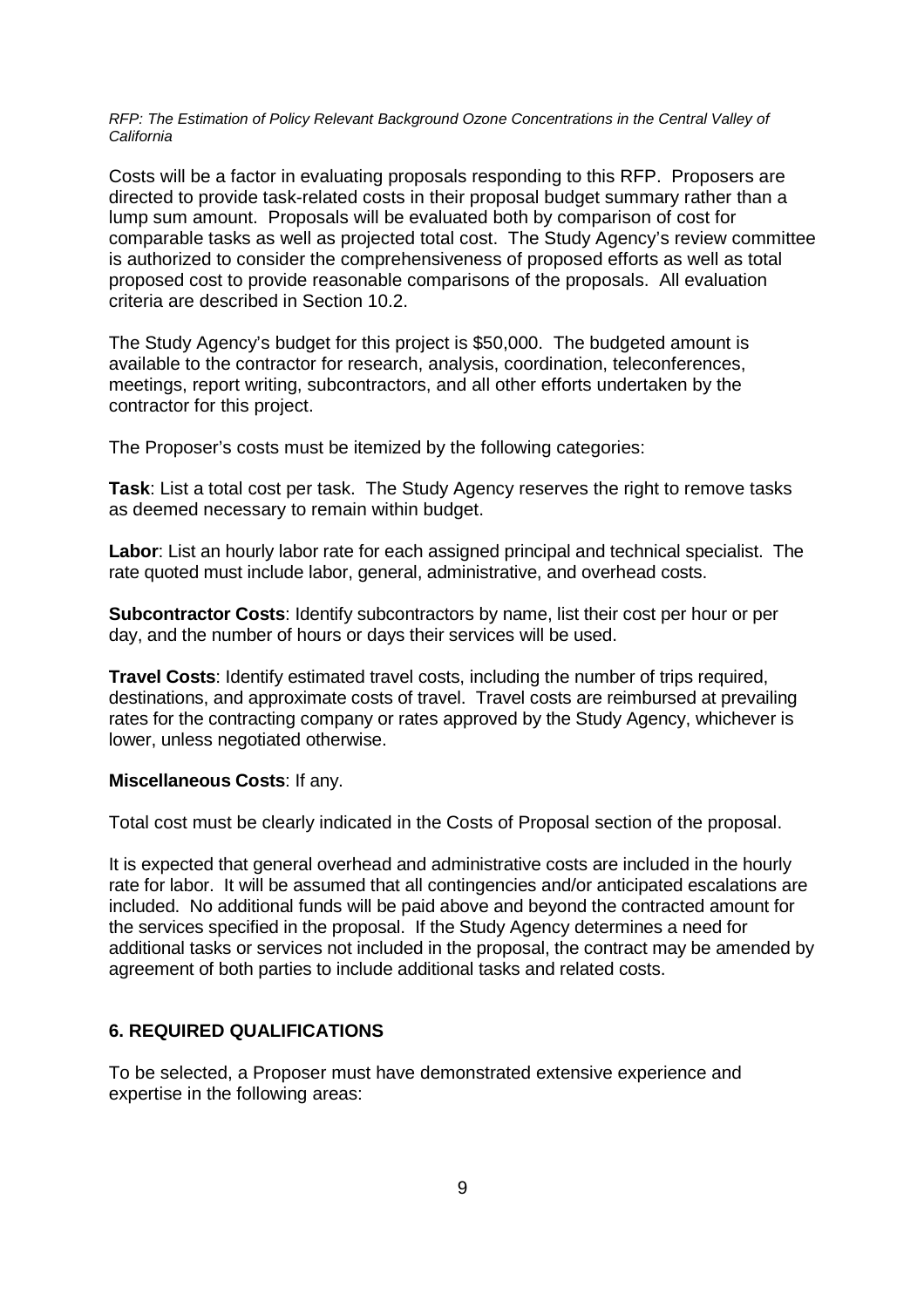- Skill in performing the types of technical tasks required for completion of this project;
- Excellent working relationships with government agencies;
- Skill in preparing clear reports; and
- Excellent technical writing skills.

To be selected, the Proposer must also demonstrate the ability and resources to produce the deliverables requested in this RFP. The Study Agency reserves the right to reject any proposal deemed non-responsive to the RFP, not responsible, and/or not reasonable.

#### **6.1 Excluded Parties List System (EPLS)**

A Proposer or any individual identified in the proposal that appears in the Excluded Parties List System (EPLS) is not eligible for award of a contract. The EPLS is a central registry that contains information regarding entities debarred, suspended, proposed for debarment, excluded, or otherwise declared ineligible from receiving Federal contracts. Access to the EPLS is available at www.epls.gov.

The Proposer certifies by signing the signature page of the original copy of the submitted proposal and any amendment signature page(s) that the Proposer is not presently debarred, suspended, proposed for debarment, declared ineligible, voluntarily excluded from participation, or otherwise excluded from or ineligible for participation under federal assistance programs. The Proposer should complete and return the attached certification regarding debarment, etc., i.e. Exhibit A, with their bid. This document must be satisfactorily completed prior to award of the contract.

#### **6.2 Compliance with Federal and State Requirements**

The selected contractor shall comply with applicable federal requirements including but not limited to Office of Management and Budget Circular No. A-87 (Cost Principles for State, Local, and Indian Tribal Governments) and Circular No. A-102 (Grants and Cooperative Agreements With State and Local Governments), and Circular No. A-133 (Audits of States, Local Governments, and Non-Profit Organizations).

California Government Code Section 1090 generally prohibits a public official from being financially interested in a contract which he or she has made or participated in an official capacity. Under certain circumstances, persons who perform work pursuant to a contract with a government agency may be subject to the restrictions of Government Code Section 1090. With respect to the CCOS, this means that based on participation in the planning of the project, certain consultants are precluded from participating in all or some of the post-planning contracts. This preclusion would apply to a contractor as either a prime contractor or a subcontractor. In most cases, whether a particular contractor is eligible to bid will depend on an analysis of all of the circumstances surrounding the contractor's earlier participation in the CCOS and the work that that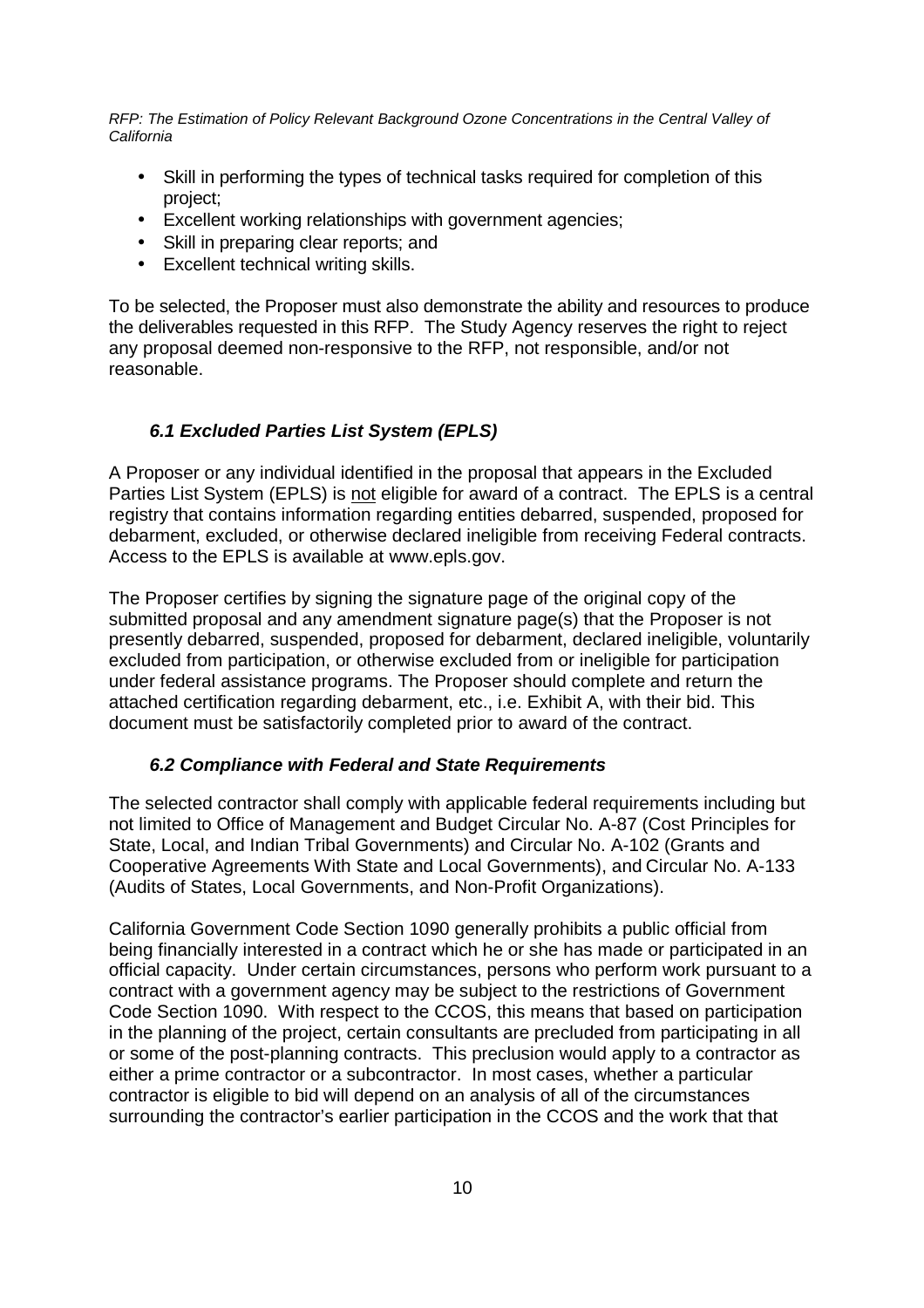contractor now proposes to perform. Any response to this RFP which includes a paid participant who is ineligible based on Government Code Section 1090 will be rejected during the review of the proposals.

Questions concerning the eligibility of a potential contractor must be directed to the Study Agency attorney at the address provided below prior to the preparation of a proposal.

General Counsel San Joaquin Valleywide Air Pollution Study Agency San Joaquin Valley Air Pollution Control District 1990 East Gettysburg Avenue Fresno, CA 93726

#### **7. PROJECT DIRECTION**

#### **7.1. Management**

The contractor selected to conduct this work shall report to the Study Agency Project Manager, who will be identified in the contract. For the purposes of this project, the staff of the California Air Resources Board will write and monitor contracts with the participants and will be the primary interface between the contractor, the Policy and Technical Committees, and the Study Agency. The contractor must not begin work on the project until a contract is fully approved by the San Joaquin Valleywide Air Pollution Study Agency.

#### **7.2. Submittal of Results**

All completed files or reports shall be released by the contractor to the Study Agency Project Manager for distribution and review by the Study Agency. The Study Agency may review any of the results in whole or in part and submit comments or questions to the contractor through the Study Agency Project Manager. The contractor shall perform any additional work needed to address issues raised by this process for the items authorized by the Study Agency Project Manager unless such effort would exceed the authorized budget. Any extra effort directed by the Study Agency that does not fall within the authorized budget requires formal amendment to the agreement. If the Study Agency determines a need for additional tasks or services not included in the proposal, the contract may be amended by agreement of both parties to include additional tasks and related costs.

#### **8. CONTENTS OF PROPOSALS**

Proposals must be signed by a duly authorized official of the responder and must state that the proposal is valid for a period of not less than ninety (90) days from the date of submittal. The Proposer's name and address as used in contractual agreements should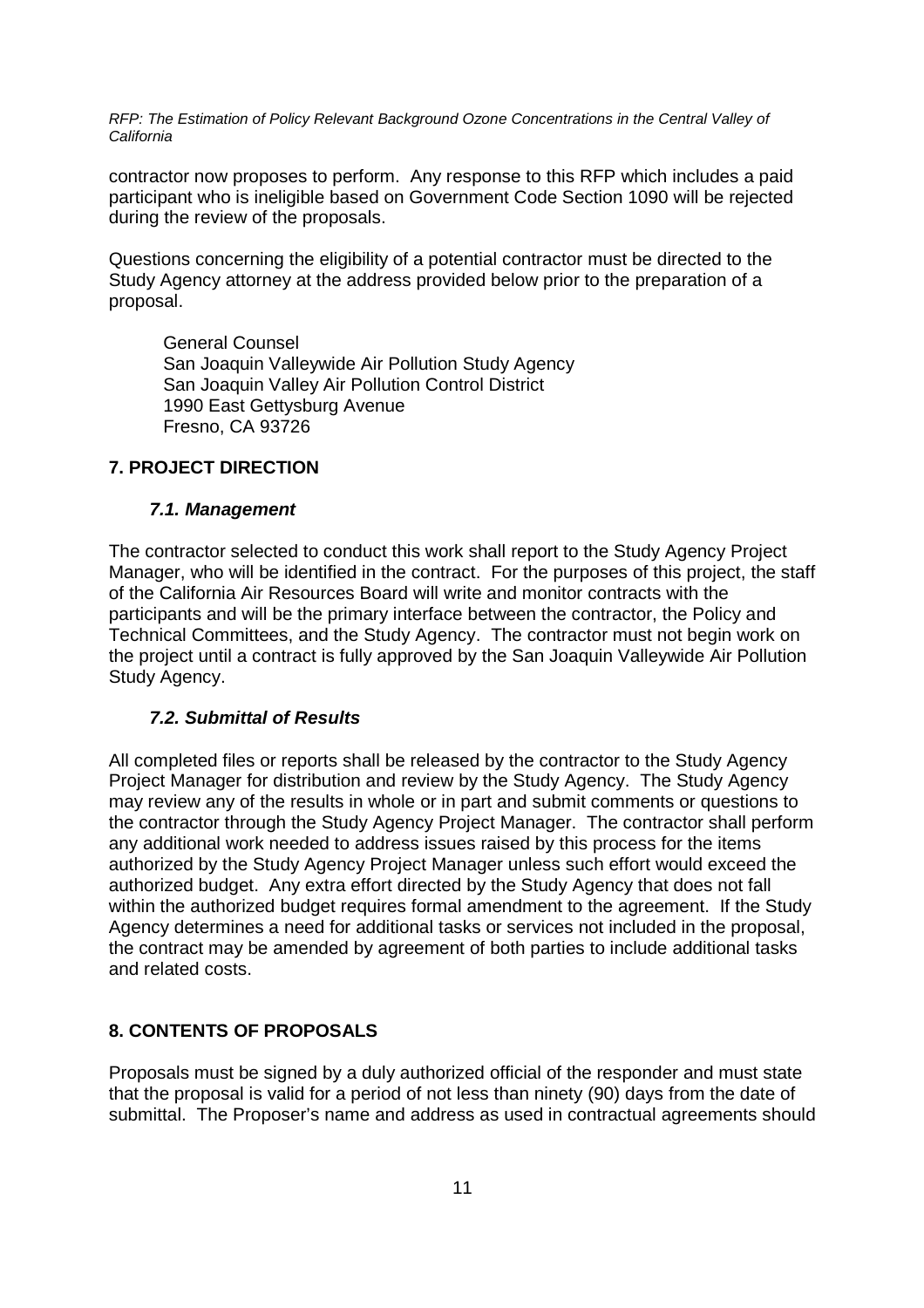be provided. The name, address, title, telephone number, fax number and email address of the person(s) authorized to execute agreements and the person(s) acting as principal for the work conducted in the proposal should be provided.

Information in the proposals shall become public property subject to disclosure under the Public Records Act. Proposals should convey a maximum of technical content related to the relevant task with a minimum of extraneous material. Proposals should convey a high degree of technical understanding and innovation while demonstrating the ability to present complex scientific results to decision-makers. The proposal should be clear and concise. The response to the RFP is expected to be brief, with text of the proposed approach to completing the tasks limited to less than 30 pages, not inclusive of qualification information (e.g. attached resumes, etc.), budget summary table and timeline.

Submitted proposals must follow the format outlined below and all requested information must be supplied. The submitted proposal shall be limited to 30 pages, single-sided or 15 pages, double sided, with 1-inch margins. Proposal shall be printed on white paper and the font shall be black Arial and no smaller than 12 point. Failure to submit proposals in the required format may result in elimination from proposal evaluation.

**Cover Letter** - Must include the name, address, and telephone number of the Proposer's company, total cost, the name of the contact person for the proposal, and be signed by the person or persons authorized to represent the firm.

**Table of Contents** - Clearly identify material contained in the proposal by section and page number.

**Summary (Section I)** - State the overall approach to the analysis and objective(s). Demonstrate a clear understanding of the analysis goal. Include total project cost. Provide specific examples of steps to be taken to complete the analysis, as well as measures to assure repeatability, reliability and applicability of analysis.

**Work Program (Section II)** - Include the approach to completing tasks identified in Section 3 of this RFP. Describe work activities or tasks to be performed including the sequence of activities and a description of methodology or techniques to be used. Proposer may include suggestions of any missing tasks to add for fulfillment of Section 3 objectives.

**Program Schedule (Section III)** - Provide projected milestones or benchmarks for major products/reports within the total time allowed. This proposed schedule may include flexibility reflecting the investigative nature of the project. Include information on the availability of the Proposer and proposed subcontractors during the proposed term. Indicate and explain or justify adjustments to the schedule anticipated by or proposed by respondent.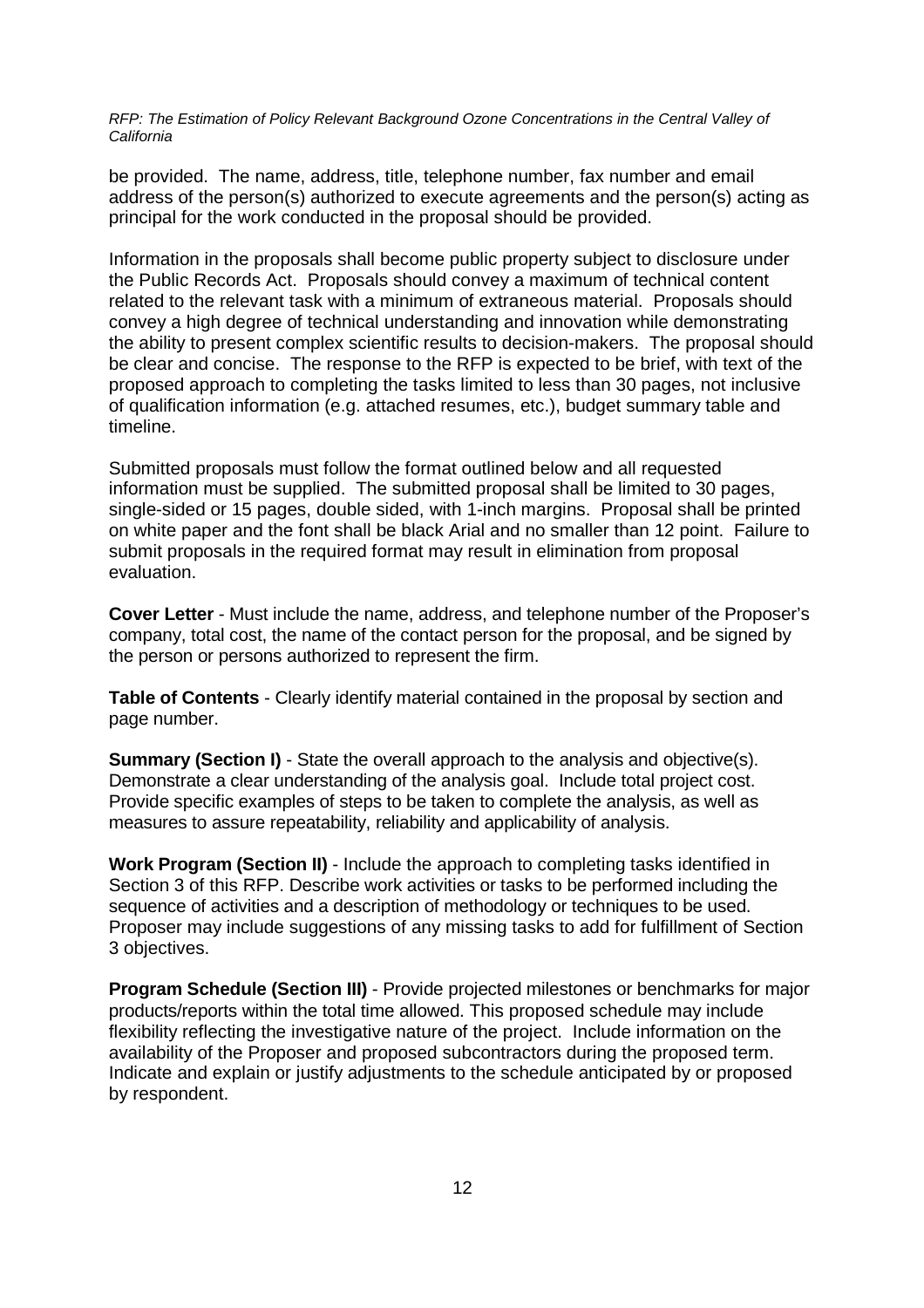**Project Organization (Section IV)** - Describe the proposed management structure, organization of the contracting group, and facilities available.

**Assigned Personnel (Section V)** - Identify the principals having primary responsibility for conducting the analysis. Discuss their professional and academic backgrounds. Provide a summary of similar work they have previously performed. List the amount of time, on a continuous basis, that each principal will spend on this project. Describe the responsibilities and capacity of the technical personnel involved. Substitution of the project manager and/or lead personnel shall not be permitted without prior written approval of the Study Agency Project Manager.

**Study Agency and District Resources (Section VI)** - Describe any Study Agency or District services and staff resources needed to supplement contractor activities to achieve identified objectives.

**Subcontractors (Section VII)** - If subcontractors are to be used, identify each of them in the proposal. Describe the work to be performed by them and the number of hours or the percentage of time they will devote to the project. Provide a list of their assigned staff, their qualifications, and their relationship to project management, schedule, costs and hourly rates.

**Costs of Proposal (Section VIII)** - Identify all costs associated with the execution of this RFP and any additional identified tasks. The proposed payment for each deliverable identified in Table 1 should be provided, as well as hourly billing rates and amount of time for each staff member that will be a part of this project. Any additional services that may be necessary to complete additional processing identified by the investigative tasks, if authorized for completion by the Study Agency Project Manager, should be clearly stated and identified by an hourly billing rate. Also, attach a Proposal Budget Summary Table similar to Attachment B of this RFP, which includes task costs, overhead, travel, and other administrative costs.

**Contractor Capability and Client References (Section IX)** - Provide a summary of the firm's relevant background experience. Discuss the applicability of each experience to this RFP. Qualifications of the Proposer, including in-house staff and subcontractors, to complete the required tasks should be included in this section. Include a brief summary of related studies completed for other parties that are of a similar nature to the work requested by this RFP. (Report examples [see Section 11] can be provided in an attachment. Attached documents are not part of the 30-page limitation.). Also provide a list of client references, including the client manager's name, title/function, and phone number for the most relevant projects.

**Conflict of Interest (Section X)** - Identify any actual or potential conflicts of interest resulting from any contractual work performed, or to be performed, for other clients, as well as any such work done, or to be done, by proposed subcontractors. Specifically, Proposer must disclose any recent or current contracts with the Study Agency, business entities regulated by any of the participating air districts, and/or any environmental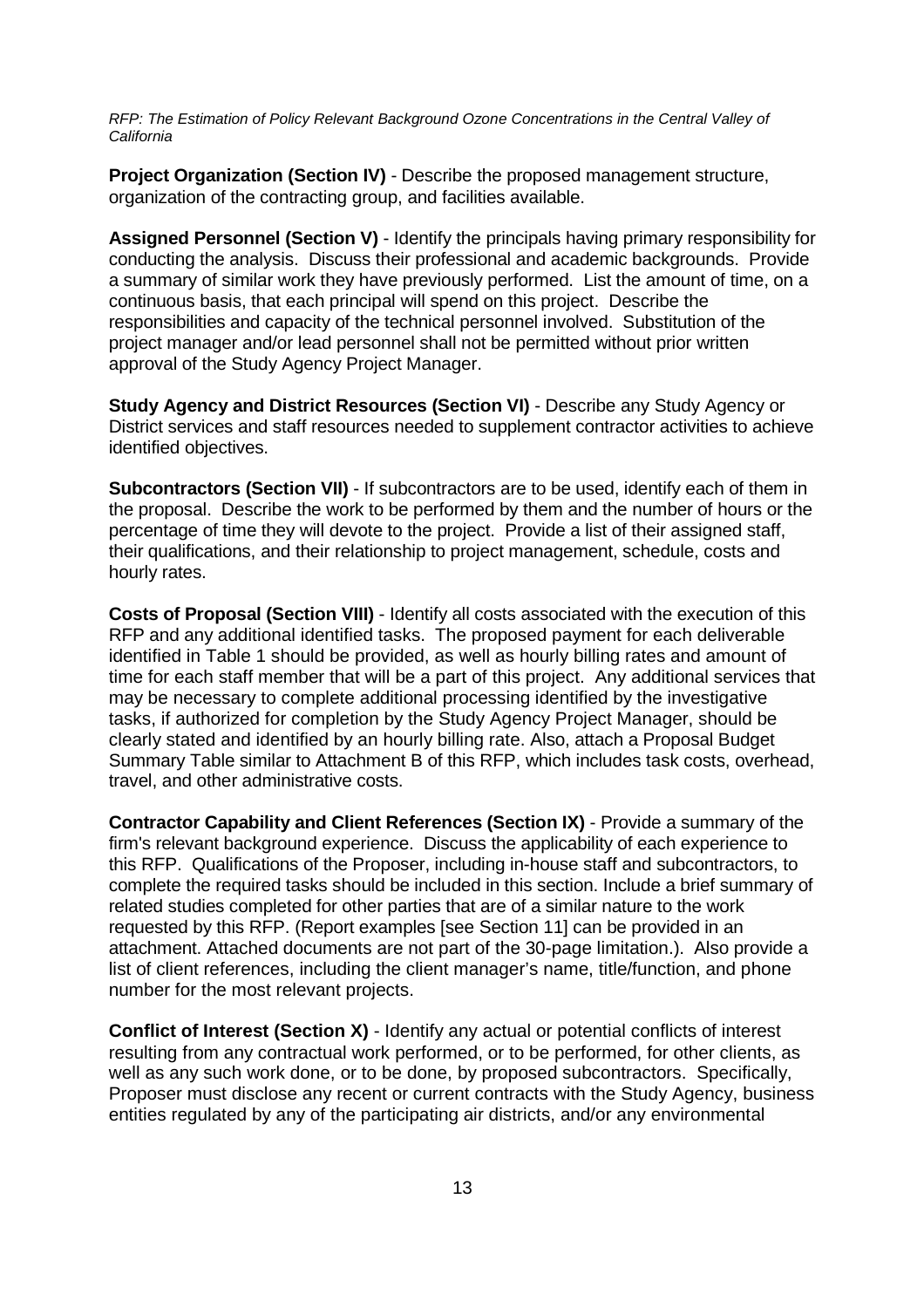group or business interest group. The Study Agency will consider the nature and extent of such work in evaluating the proposal (see Section 10.0).

**Previous Work Samples (Section XI)** - Attach a copy of any work prepared similar to what is requested in this RFP. These items shall not be considered part of the 30-page limitation set for the proposal.

**Certificate of Eligibility for Federal Funding (Exhibit A)** - The Proposer should complete and return the certification regarding debarment, Exhibit A, with their proposal.

**Supplemental Information** – Extensive documentation is discouraged, but attachments for the budget summary table and resumes can be included in the proposal. Attached documents are not part of the 30-page limitation.

#### **9. SUBMISSION OF PROPOSAL**

All proposals must be submitted according to the specifications set forth below. Failure to adhere to these specifications may be cause for rejection of proposal.

- Due Date Proposal must be received no later than 5:00 p.m. on Wednesday, September 28, 2011. Late proposals will not be accepted. Any correction or resubmission by the Proposer will not extend the submittal due date.
- Delivery Address Proposal must be directed to and received at the address below and should be directed to:

Ajith Kaduwela Planning and Technical Support Division California Air Resources Board 1001 "I" Street Sacramento, CA 95814

• Identification – To accommodate processing and identification of time of receipt, the Proposer shall submit the required copies of the proposal in a sealed envelope, plainly marked in the upper left-hand corner with the name and address of the Proposer and the words:

"PROPOSAL: THE ESTIMATION OF POLICY RELEVANT BACKGROUND OZONE CONCENTRATIONS IN THE CENTRAL VALLEY OF CALIFORNIA "

• Electronic Copy (Compact Disc, read-only-memory) - The Proposer shall also submit an electronic copy of the proposal in Microsoft Word. The electronic copy shall be emailed to akaduwel@arb.ca.gov

Grounds For Rejection - A proposal may be immediately rejected if: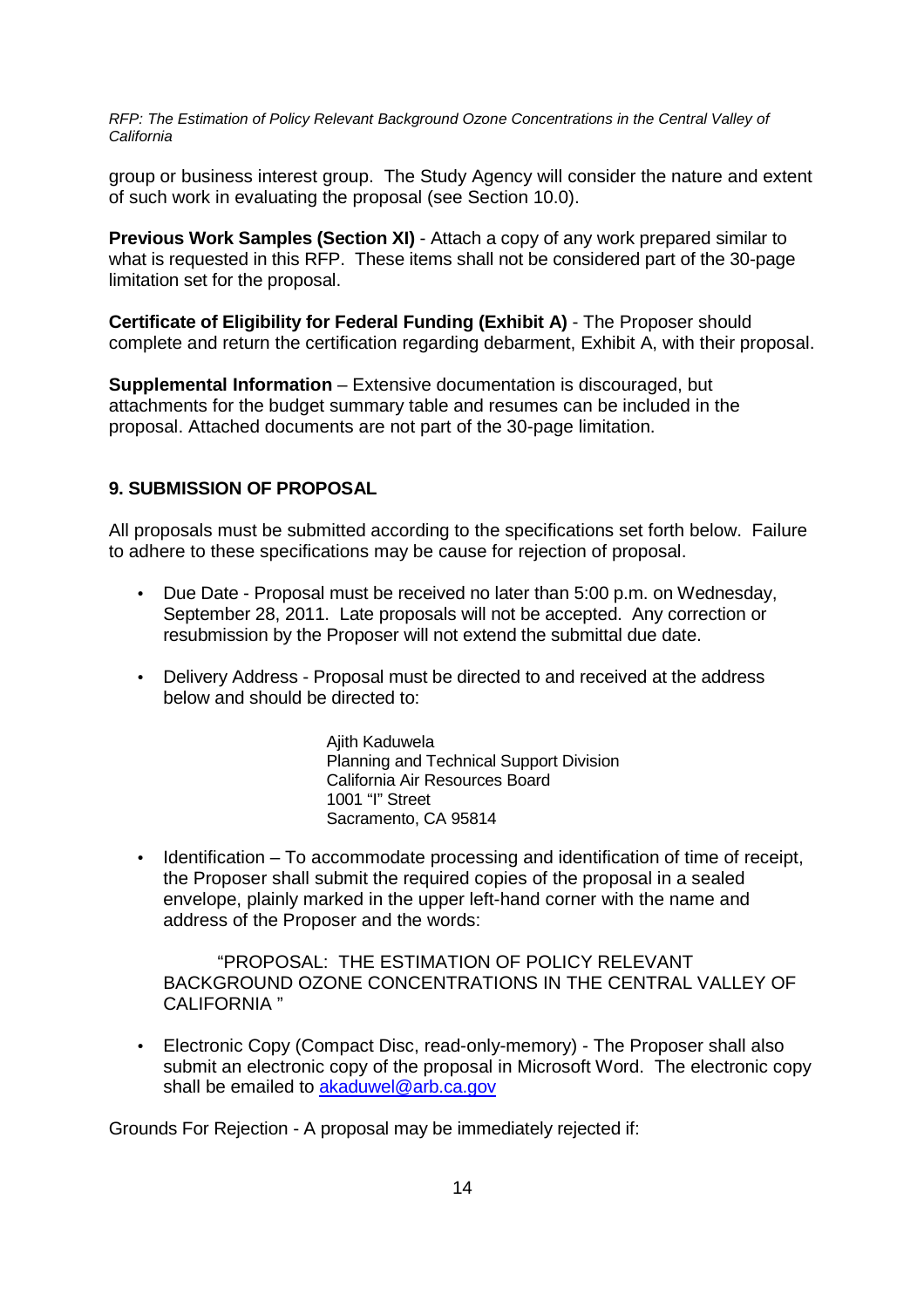- It is received at any time after the exact due date and time set for receipt of proposals;
- It is not prepared in the format prescribed; or
- It is not signed by an individual authorized to represent the firm.

Once a proposal is submitted, the composition of the proposal team cannot be altered without prior written consent of the Study Agency. The proposal shall constitute a firm offer and may not be withdrawn for a period of ninety (90) days following the last day to accept proposals. Proposals become the property of the Study Agency. The Study Agency reserves the right to reject all proposals and make no award.

#### **10. PROCESS**

#### **10.1. Addenda and Supplements to the RFP**

The Study Agency may modify the RFP and/or issue supplementary information or guidelines relating to the RFP during the proposal preparation period. In the event that it becomes necessary to revise any part of this RFP, or if additional information is necessary to enable adequate interpretation of the provisions of this RFP, or if it is necessary to extend the deadline for Proposals, a supplement to the RFP will be released and distributed in the same manner as the release of the RFP.

#### **10.2. Evaluation Criteria for Qualification for Respondents**

The Study Agency will evaluate all Proposals received by the deadline to determine responsiveness to the RFP, ensure the requirements for this project will be satisfied, and will then commend a contractor for approval by the Policy Committee. Failure to adhere to specifications in this RFP may be cause for rejection of the Proposal. The Technical Committee, Policy Committee, Study Agency, and participating air districts retain the right to reject all Proposals received and conduct direct negotiations with a selected Proposer if all Proposals are considered to be substantially nonresponsive to key issues.

Proposals will be rated on the following key factors:

1. A demonstration of the Proposer's qualifications and ability to perform the services requested in the RFP. Proposals should include a brief statement of qualifications of the proposed participants and a description of the duties they will perform, including specific discussions of (a) previous working relationships with government agencies, and (b) recent project experience. Extensive corporate experience is not as important as the qualifications of the principals who will be dedicated to the project. Greater detail may be incorporated by reference to a corporate website (preferred) or as a standard package.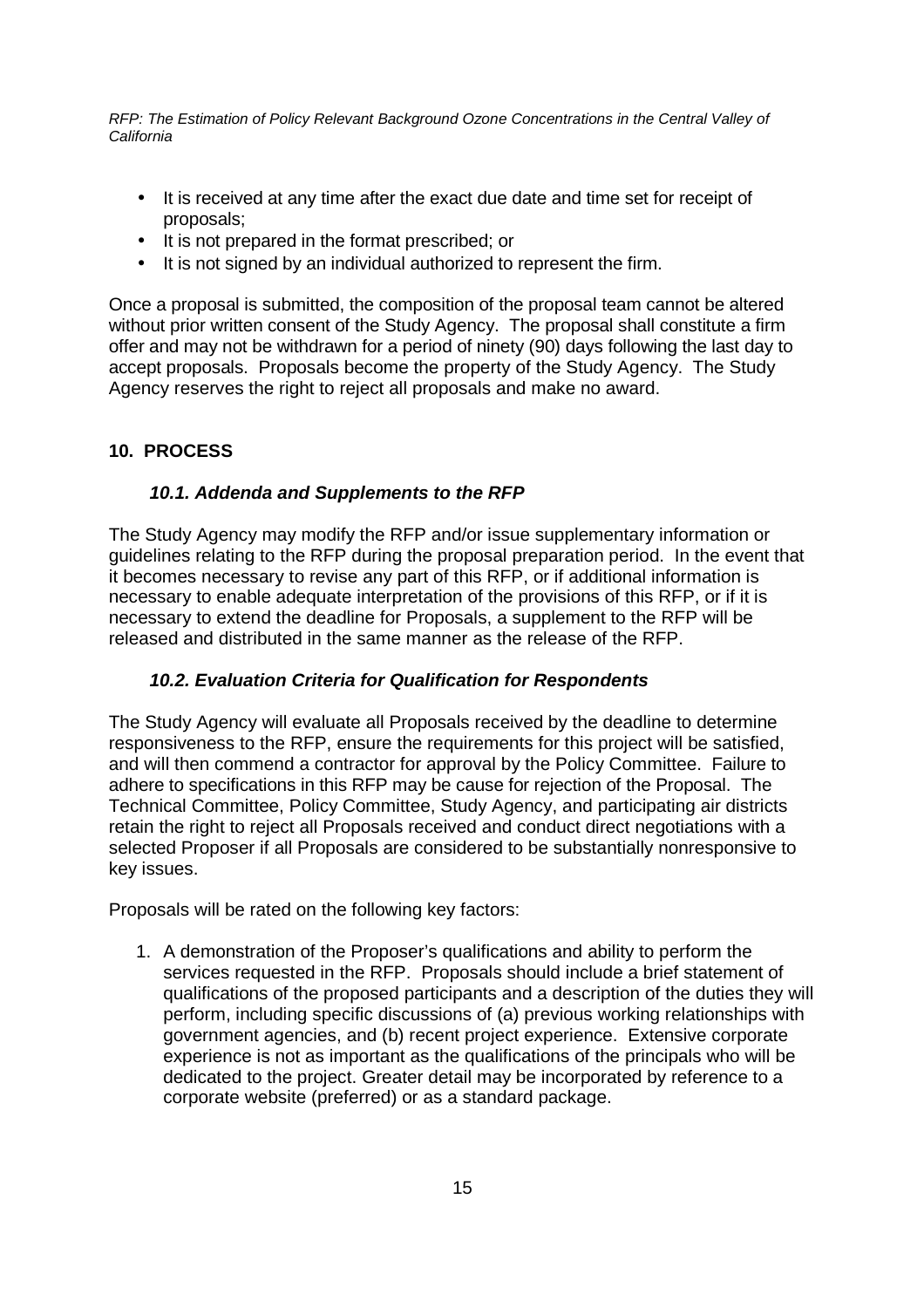- 2. Effectiveness of the proposed action to meet the goals of the RFP; thoroughness and appropriateness of the proposed work program; and innovation in approach to work tasks.
- 3. Timeliness of the proposed schedule for the completion of tasks.
- 4. Efficiency and total cost of the Proposal.
- 5. Clarity and thoroughness of the Proposal; presentation, including good organization, formatting, and minimal grammatical errors.

During the selection process, the Study Agency may interview Proposers with scores above a natural break, for clarification purposes only. No new material will be permitted at this time.

A contract will be awarded to the Proposer with the best acceptable Proposal based on cost effectiveness and the criteria described in this section. The selection of contractor, final project budget and award of contract are subject to approval by the Policy Committee and the San Joaquin Valleywide Air Pollution Study Agency Governing Board. The Study Agency may choose to reject all Proposals. All Proposers will be notified of the selection process results by letter.

#### **10.3. Contract Negotiation and Approval**

Contract negotiation will be conducted after approval of contractor selection by the Policy Committee. All agreements must be approved and executed by the Study Agency. Standard contract language is available for advance review by request to the Program Manager.

#### **11. INSURANCE**

The contractor shall provide insurance in coverage and amount acceptable to the Study Agency. The Study Agency will require that any contractor prior to endorsement of a contract meet the following insurance requirements for this project.

Without limiting Study Agency's right to obtain indemnification from contractor or any third parties, the contractor, at its sole expense, shall maintain in full force and effect throughout the term of this Agreement the following insurance policy(s):

- 1. Liability insurance for bodily injury, including automobile liability, with limits of coverage of not less than Five Hundred Thousand Dollars (\$500,000) each person and One Million Dollars (\$1,000,000) each occurrence; and
- 2. Liability insurance for property damage with limits of coverage not less than Fifty Thousand Dollars (\$50,000) each occurrence; and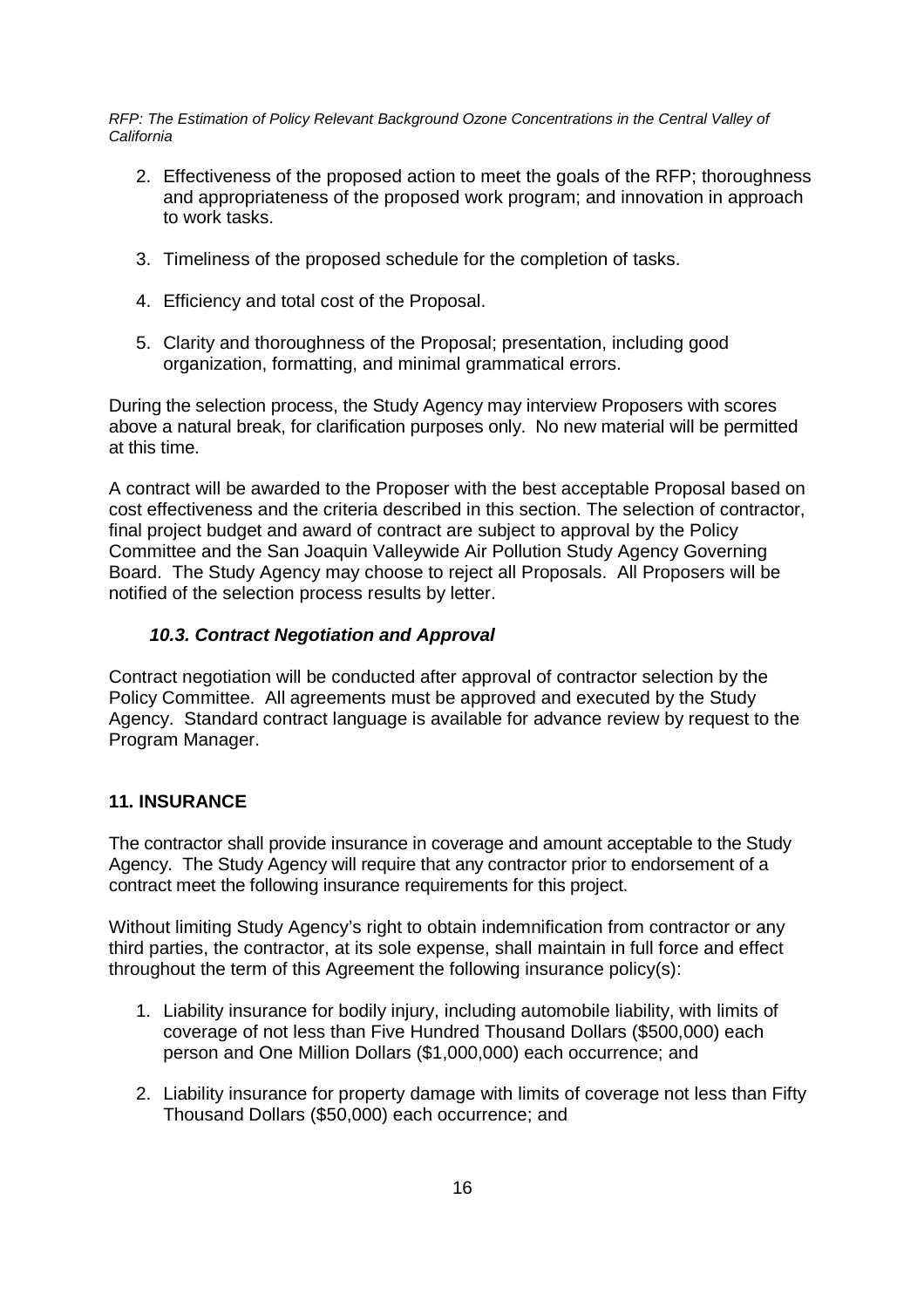- 3. Workers compensation insurance in accordance with the California Labor Code; and
- 4. Commercial general liability insurance with minimum limits of coverage of not less than One Million Dollars (\$1,000,000) per occurrence.

The foregoing insurance policy(s) shall not be canceled, reduced, or changed without a minimum of thirty (30) calendar days advance, written notice given to Study Agency.

Prior to performing its obligations under this Agreement, the contractor shall provide the Study Agency with a certificate of insurance from an insurer acceptable to Study Agency as evidence of complying with the insurance requirements described above.

#### **12. DATA OWNERSHIP AND PUBLICATION**

The Study Agency shall have the right, at reasonable times during the project, to inspect and reproduce any data received, collected, produced, or developed by the contractor. No reports, professional papers, information, inventions, improvements, discoveries, or data obtained, prepared, assembled, or developed by contractor shall be released or made available (except to the Study Agency) without prior, express written approval from the Study Agency Project Manager. At the completion of the project, the contractor shall provide the Study Agency all data developed through conduct of the project that is in its possession. All data which is received, collected, produced, or developed from conduct of the project shall become the exclusive property of the Study Agency; however, the contractor shall be allowed to retain a copy of any nonconfidential data received, collected, produced, or developed by the contractor. Should the contractor subsequently include data collected in this project for other evaluations and publications, the Study Agency would appreciate a notification of publication and/or a copy of the article or manuscript published.

#### **13. CONFIDENTIAL INFORMATION**

All responsible proposals received by the Study Agency are public records available for review by the public after the selection process is completed. Proposals containing information the Proposer identifies as confidential or proprietary will be rejected as nonresponsive.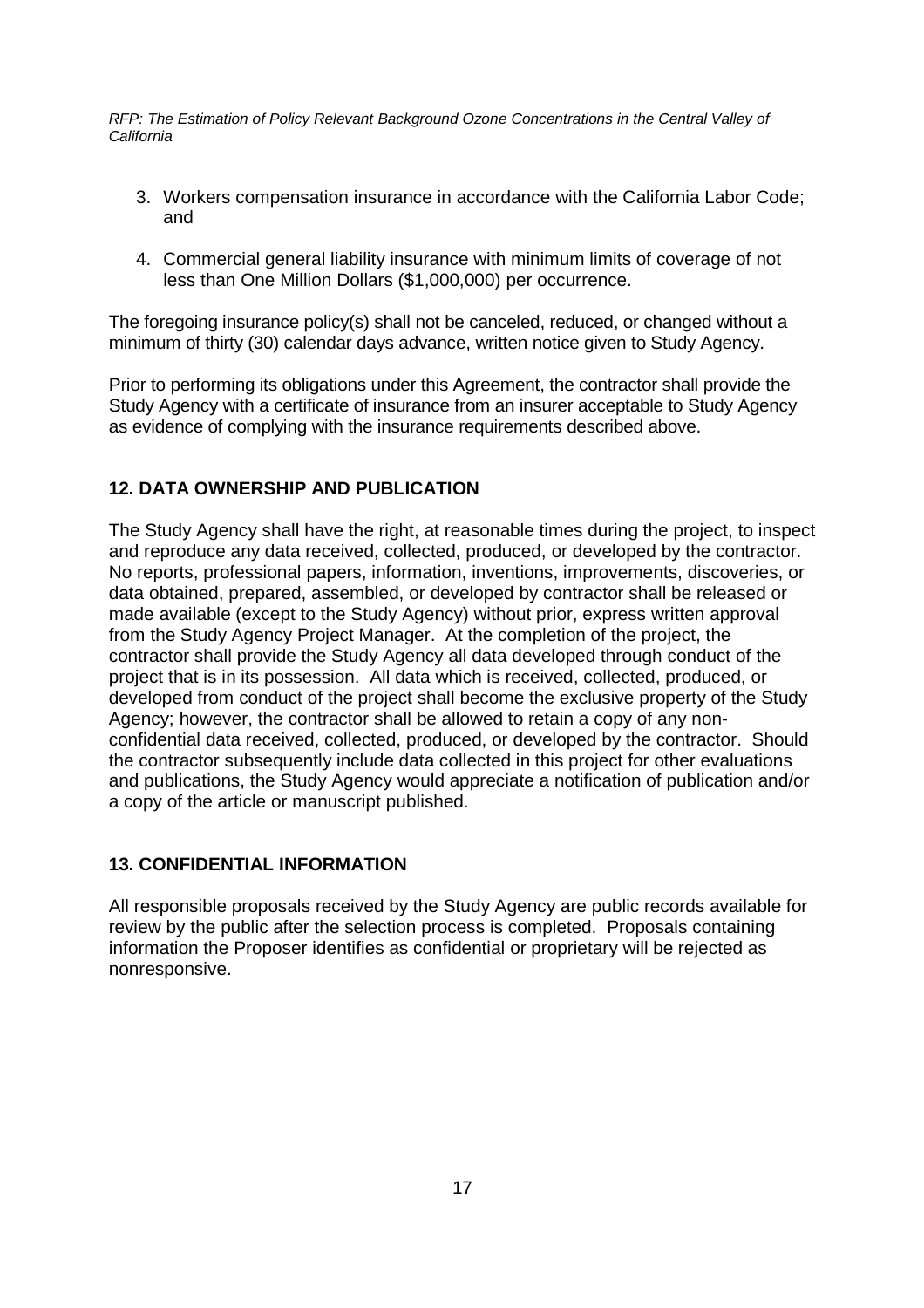### **ATTACHMENT A**

#### Certification Regarding Debarment, Suspension, Ineligibility and Voluntary Exclusion Lower Tier Covered Transactions

This certification is required by the regulations implementing Executive Order 12549, Debarment and Suspension, 29 CFR Part 98 Section 98.510, Participants' responsibilities. The regulations were published as Part VII of the May 26, 1988, Federal Register (pages 19160-19211).

(1) The prospective recipient of Federal assistance funds certifies that neither it nor its principals are presently debarred, suspended, proposed for debarment, declared ineligible, or voluntarily excluded from participation in this transaction by any Federal department or agency.

(2) Where the prospective recipient of Federal assistance funds is unable to certify to any of the statements in this certification, such prospective participant shall attach an explanation to this proposal.

Name and Title of Authorized Representative

Signature \_\_\_\_\_\_\_\_\_\_\_\_\_\_\_\_\_\_\_\_\_\_\_\_\_\_\_\_\_\_ Date\_\_\_\_\_\_\_\_\_\_\_\_\_\_\_\_\_\_\_\_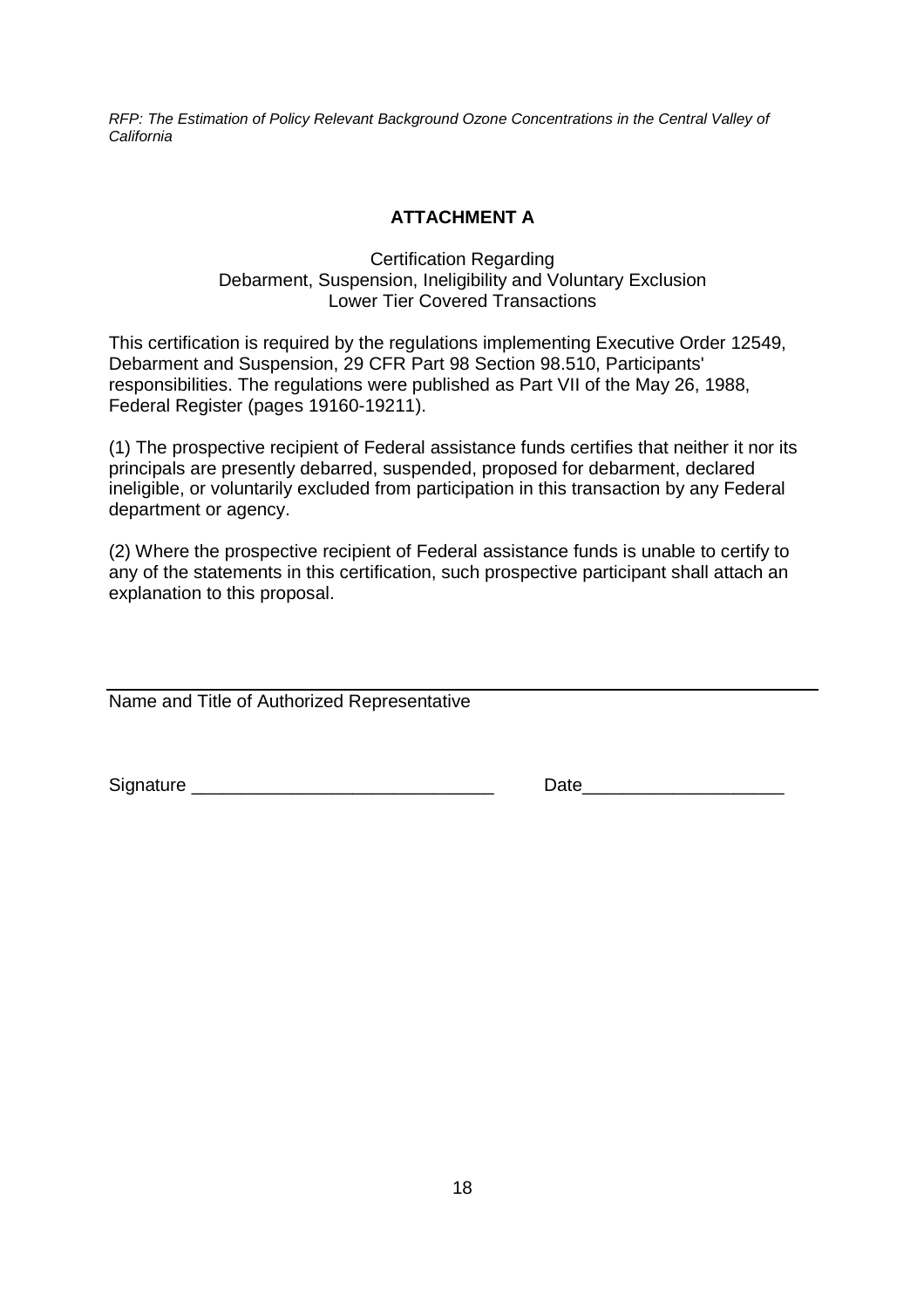Proposal Budget Summary

|    | <b>Direct Costs:</b>                                   |    |
|----|--------------------------------------------------------|----|
|    |                                                        |    |
| 1. | Labor: Employee Salaries and Benefits                  | \$ |
| 2. | Subcontractors                                         | \$ |
| 3. | Travel                                                 | \$ |
| 4. | <b>Materials and Supplies</b>                          | \$ |
| 5. | Miscellaneous (please specify)                         | \$ |
|    | <b>TOTAL DIRECT COST:</b>                              | \$ |
|    |                                                        |    |
|    | <b>Indirect Costs:</b>                                 |    |
| 6. | Labor Overhead (as percentage of Labor Cost)<br>% rate | \$ |
| 7. | Other Indirect Costs (please specify)                  | \$ |
| 8. | Fee or Profit (as percentage of Total Cost)<br>% rate  | \$ |
|    | <b>TOTAL INDIRECT COST:</b>                            | \$ |
|    |                                                        |    |
|    | <b>TOTAL COST:</b>                                     | \$ |